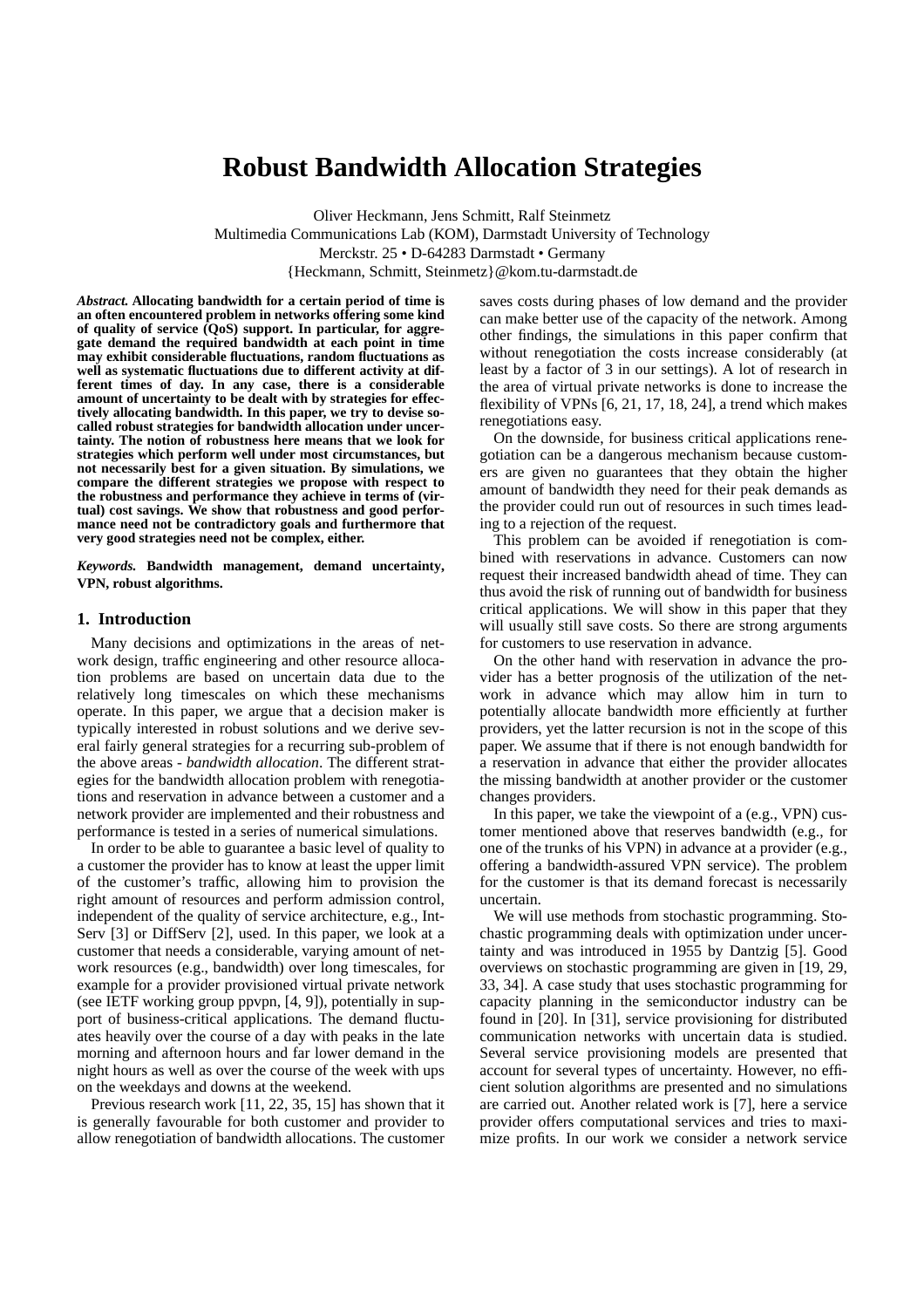and take the perspective of the customer. Some of the methods presented in this paper were also successfully applied to a different problem domain, the planning of a production program [28].

As a remark, the mentioned problem can be considered as an instance of the MPRASE (Multi-Period Resource Allocation at System Edges) framework [12, 14]. This framework models the edge between two networks. Our recent work [27, 13, 15] has shown that many resource allocation problems at an edge are similar to a certain degree which makes it easy to reuse algorithms or to reduce problems to other, already solved ones. This background comes in handy when deriving solution algorithms in this paper. In terms of the MPRASE taxonomy [13], the bandwidth allocation problem dealt with here is "1 | 1 | 1 |  $FV$  |  $*$  $| D_D"$  as it deals with an uncertain edge (discrete stochastic demand) between one customer and one provider, uses a one-dimensional resource model and a linear cost model with fixed and variable costs.

The paper is structured as follows: In the next section, the deterministic version of the bandwidth allocation model we use as application example is introduced and described. In the third section, uncertainty in planning problems is discussed. In particular, we show several ways of modeling uncertainty, define the robustness of a plan and show some general strategies that deal with uncertainty in model constraints. Those strategies are evaluated in the fourth section based on their robustness and general performance, before in the last section we summarize our findings and point towards future research directions in this area.

### **2. Application Example: Ordering a VPN Service**

#### **2.1 Bandwidth Allocation Model**

In order to have a realistic background we use as application example a VPN for which bandwidth is reserved in advance. We assume that a customer requests bandwidth for a provider provisioned VPN for a longer period. The level of bandwidth  $r_t$  is flexible and can be changed (ahead of time). In order to give incentives not to change the level of bandwidth too often, fixed costs  $c_t^s$  which are incurred by each change in the level of bandwidth are introduced. These costs can be real costs or just calculatory fictive costs to account for the renegotiation overhead. Variable costs are incurred depending on the level of reserved (not necessarily used) bandwidth.

This bandwidth allocation model is formulated as a MIP (mixed integer programming [16]) problem in M1. M1 is a deterministic problem, all of the parameters are assumed to be known exactly - an obviously unrealistic assumption, which is why we introduce uncertainty in the next section.

The objective function (1) of M1 minimises total costs. (2) ensures that demand is fully satisfied in each period. Whenever  $r_t$  and  $r_{t-1}$  differ, i.e., a new bandwidth allocation takes place and  $s_t$  is forced to become *1*. This is expressed in (3) and (4). Note that  $s_t$  is set to 0 in all other cases automatically because of the non-negative entry  $c_t^s$  in the objective function.

# **M1 Deterministic Bandwidth Allocation Problem** Variables:

- $r_t$  Amount of reserved capacity in period  $t = 1, ..., T$ .
- $s_t$  Binary variable, 1 if a (re)allocation is made at begin-
- ning of period  $t = 1,...,T$  and 0 otherwise. Parameters:
	- $b_t$  Demanded capacity in period  $t = 1,...,T$ . Demand is assumed to positive  $(b_t > 0)$ .
	- Fixed allocation costs, costs per allocation. We assume positive costs  $(c_t^s > 0)$ .  $c_t^s$
	- Variable allocation costs, costs per reserved capacity unit per period.  $c_t^r$
	- $r_0$  Allocation level before the beginning of the first period. *M M* is a sufficiently high number (e.g., max  $\{b_t\}$ ).

Minimize 
$$
\sum_{t} c_t^s s_t + \sum_{t} c_t^r r_t
$$
subject to (1)

(2) (3) *rt b* ≥ *<sup>t</sup>* ∀*t*  $r_t - r_{t-1} \leq M \cdot s_t$   $\forall t$ 

$$
r_{t-1} - r_t \le M \cdot s_t \qquad \qquad \forall t \tag{4}
$$

(5)  $s_t \in \{0, 1\}$   $\forall t$ 

## **2.2 Solution Algorithms**

In [14], several exact and heuristic algorithms for the problem above are presented and evaluated. In this paper, we use the cheapest exact algorithm from that work which is based on the dynamic programming paradigm [1] and has a complexity of  $O(T^2)$ . The function  $C(t_1, t_2)$  is defined as the minimal costs for a single allocation between period *t1* and *t2*. It can be calculated as

$$
C(t_1, t_2) = c_{t_1}^s + \sum_{\tau = t_1}^{t_2} c_{\tau}^r \cdot \max(b_t | t \in \{t_1, ..., t_2\})
$$
 (6)

The algorithm exploits the structure of the problem which causes  $C(t_y, t_x) \le C(t_y, t_{x+1}) \quad \forall (t_y, t_x) | x > y$ . The algorithm is depicted in Figure 1.

| Preparation:                                                                                             |
|----------------------------------------------------------------------------------------------------------|
| Prepare an empty array <i>cMin</i> and an empty array <i>pred</i> , each<br>with $T$ entries.            |
| Start:                                                                                                   |
| $cMin(I) = C(t_1, t_1)$                                                                                  |
| $pred(1) = 1$                                                                                            |
| Iteration $t = 2, , T$ :                                                                                 |
| $cMin(t) = min\{C(i, t) + cMin(i-1)   i = 1, , t\}$                                                      |
| $pred(t) = argmin\{C(i, t) + cMin(i-1)   i = 1, , t\}$                                                   |
| Result:                                                                                                  |
| $cMin(T+1)$ contains the minimal costs while array <i>pred</i><br>stores the hops towards that solution. |

Figure 1: Dynamic programming algorithm for the deterministic bandwidth allocation problem.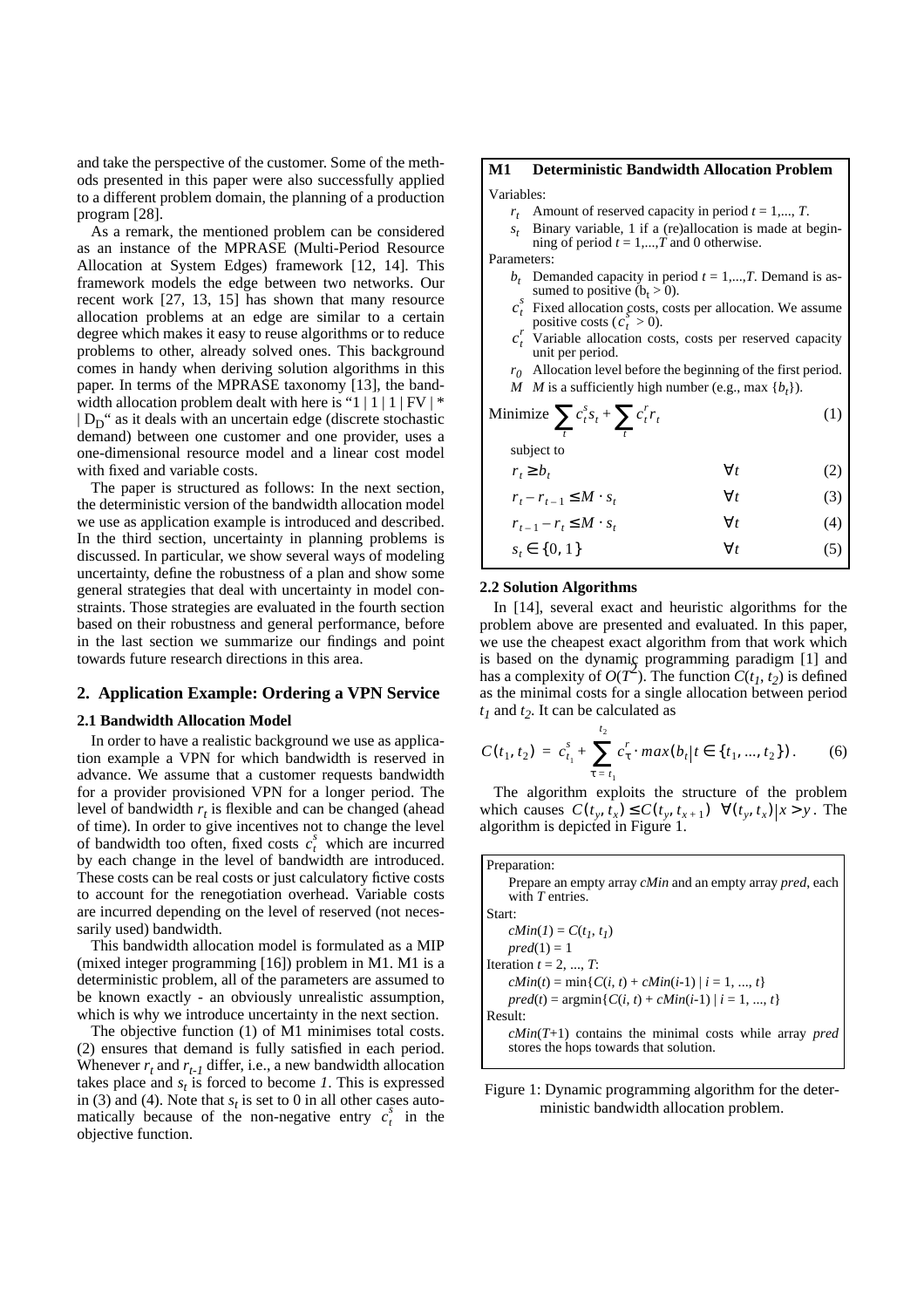# **3. Bandwidth Allocation under Uncertainty**

#### **3.1 Modeling Uncertainty**

If there is no uncertainty with regard to a parameter the value of that parameter is known at the time the decision is made. We then call that parameter deterministic. The deterministic case of the bandwidth allocation problem has been briefly presented in the previous section and is treated in detail in [14], where the basic problem is also advanced towards the case of multiple providers.

**Types of Uncertainty.** Parameters like future bandwidth demand which form the basis for a decision or optimization process can be and in practice often are uncertain. Several degrees of uncertainty for a parameter can be distinguished:

- Total uncertainty: Nothing is known about which values the parameter will take. The best thing one can do in this case is to try to react flexibly and learn from past values the parameter took. [27] deals with the single provider single customer bandwidth allocation problem under total uncertainty.
- Stochastic uncertainty: The exact value the parameter will take is not known but the decision maker knows the probability distribution of the parameter and can thus make some predictions about the parameter. [8] and [26] are typical works that deal with stochastic uncertainty for bandwidth allocation problems from a provider's point of view by assuming sources with on-off traffic.
- Discrete stochastic uncertainty: The parameter is drawn from a discrete set of values, each value has a certain probability. The set is typically modeled as a number of scenarios. This approach is discussed below in more detail as it is the approach taken in this paper.

**Modeling Uncertainty with Scenarios.** The idea of modeling uncertainty with scenarios has its roots in scenario analysis [25, 23]. Scenario analysis is a method for long-range planning under uncertainty. Conformant and plausible combinations of the realizations of all uncertain parameters yield a number of scenarios. These scenarios form the basis for the following decision process (e.g., a production plan is based on the assumption that one of the three scenarios will occur: "prices and demand go up", "prices fall slightly and demand remains equal", "demand goes back and prices fall heavily"). An application example and literature overview is given in [20].

However, describing uncertainty with a range of scenarios is also sensible for short- and mid-range planning and often used for stochastic programming [19, 5, 29] as it has some crucial advantages over using a parametrized probability distribution:

- It is easy and intuitive for the decision maker to create the scenarios, they could also be created automatically [10].
- Scenarios are easy to analyze, their plausibility can be approved easier than by creating a mathematical probabiilty distribution.
- Scenarios are flexible, every kind and number of possible events can be easily accounted for in the scenarios.
- Finally, scenarios can be used as a discretization of probability distributions for numerical algorithms.

Due to the advantages of the scenario method we apply it in this paper to model the uncertainty of the demand  $b_t$  for period *t* =1,...,*T*. We assume that we have a number *S* of scenarios with the demand forecast  $b_{ts}$  for period *t* and scenario  $s$ , each scenario has a probability  $p_s$  with

$$
\sum_{s=1}^{S} p_s = 1.
$$
 (7)

#### **3.2 Robustness**

The notion of robust plans stems from decision theory [29]. Decision makers are typically evaluated ex post by how good their proposed plan performed in reality (i.e., in the scenario that actually occured). As they can loose their job and career when their plan performs badly in the occuring scenario and this typically outweighs the praise if the plan performs well, clever decision makers are risk-averse to a certain degree and biased towards robust plans. A robust plan is a plan that is judged positive in most of the scenarios and does not perform too badly in any of the scenarios.

The decision making instance in the VPN application example is also interested in robust plans, no (corporate) customer runs high risks that there are insufficient resources in critical times just for saving some communication costs.

We now derive strategies that can deal with the uncertain parameters  $b_{ts}$  and evaluate their robustness later in simulations.

### **3.3 Strategies for Dealing with Uncertainty**

In general, uncertain parameters can occur in the objective function and the constraints of an optimization problem. If the objective function is affected the decision maker runs the risk of not achieving optimal results because of the uncertainty. If, however, the constraints are affected the decision maker risks creating plans that are not valid or realizable in reality. Dealing with uncertainty in the constraints is usually harder and more complex, yet more important than dealing with uncertainty in the objective function [29]. In the bandwidth allocation problem constraint (2) is affected by the uncertain parameters  $b_{ts}$ . We now present some general strategies how to deal with problems that have uncertain constraints.

**Deterministic Substitution Strategies.** For the deterministic substitution strategies we substitute the uncertain (scenario dependent) parameter  $b_{ts}$  with a deterministic (scenario independent) parameter  $\hat{b}_t$  and then solve the resulting deterministic problem M1 with the algorithm presented in Section 2.2.

Several substitutions can be used. An obvious one is to use the expected value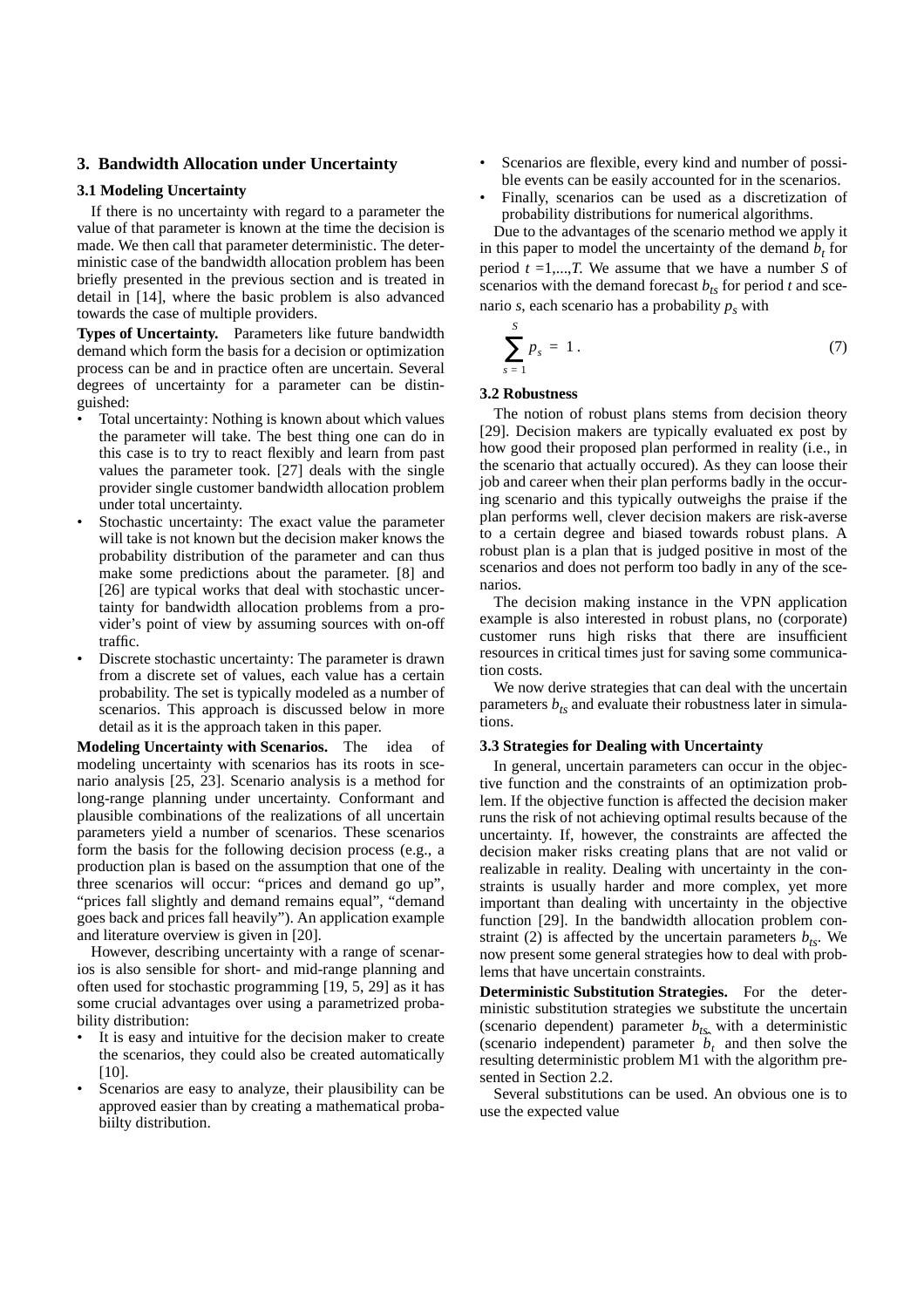$$
\hat{b}_t = \frac{1}{S} \sum_{s=1}^{S} p_s b_{ts}
$$
\n(8)

as substitute, we call this strategy DED (deterministic with expected demand). To avoid underestimating the demand a surcharge  $\alpha$  can be added to the substitute. We call this strategy surcharge strategy ( $DSU\alpha$ ):

$$
\hat{b}_t = (1+\alpha) \cdot \frac{1}{S} \sum_{s=1}^{S} p_s b_{ts} \tag{9}
$$

For the deterministic worst-case strategy DWC we use the highest value of all scenarios as substitute:

$$
\hat{b}_t = max\{b_{ts}|\forall s\}
$$
 (10)

A plan based on the worst case values yields a solution that satisfies all constraints for all scenarios, this is why such a strategy is also called fat solution strategy [19, 29].

**Chance Constrained Strategies.** The deterministic strategies have no real control over the chance that their plan violates the uncertain contraints with the exception of DWC which makes sure that the plan is valid for 100% of the scenarios. The chance constrained strategy CC allows finer control over the chance that a plan is valid by introducing a factor  $\alpha$  and forcing the uncertain constraint to be satisfied in at least  $\alpha$  percent of the scenarios.

#### **M2 Chance Constrained Bandwidth Allocation (CC)**

Variables see M1 and:

Binary Variable, 1 if all demand satisfied is satisfied for ζ*s* scenario s and 0 otherwise.

Parameters see M1 and:

- $b_{ts}$  Demanded capacity in scenario  $s = 1,...,S$  for period  $t =$ 1,...,*T*.
- $p_s$  Probability of scenario  $s = 1,...,S$ .
- $\alpha$  The probability that the plan is valid.

 $\text{Minimize} (1)$  (11)

subject to  $(3)$ ,  $(4)$ ,  $(5)$  and

$$
r_t + M(1 - \zeta_s) \ge b_{ts} \qquad \forall t, \forall s
$$
 (12)

$$
\sum_{s=1}^{s} p_s \zeta_s \ge \alpha \tag{13}
$$

$$
\zeta_s \in \{0, 1\} \qquad \forall s \tag{14}
$$

The chance constrained strategy is much harder to implement than the deterministic substitution strategies, as can be seen from the complexity of the MIP model M2: The binary variable  $\zeta_s$  is used to indicate if the demand is satifsfied for *all* periods of scenario *s* (constraint (12)). (13) forces a number of scenarios to be satisfied with a chance of at least α.

An efficient algorithm to solve the chance constrained strategy CC is to reduce it to a number of deterministic problems: For all possible permutations of  $\zeta_s$  for s=1,...,S

we denote  $\Omega$  the set of all scenarios *s* for which  $\zeta_s = 1$ . Now look at all  $\Omega$  that satisfy (13) except those  $\Omega$  that have a subset  $\Omega' \subset \Omega$  that satisfies  $(13)^1$ . A deterministic problem can be formulated with

 $(15)$  $\hat{b}_t = max\{b_{ts} | s \in \Omega\}.$ 

The deterministic problems can be solved with the algorithm from Section 2.2. For all the deterministic problems, select the one that yields least costs, its optimal solution is the optimal solution of the CC strategy. If all *S* scenarios have the same probability then the number of deterministic problems that have to be solved is

$$
\begin{pmatrix} S \\ \lfloor \alpha S \rfloor \end{pmatrix}.
$$
 (16)

For 20 scenarios and a chance  $\alpha$  of 0.8 this, e.g., leads to 4845 deterministic problems. Because of the high complexity we also look at a modification of the idea behind the CC strategy which makes the calculation considerably easier. Instead of requiring that a plan is valid with a chance of  $\alpha$  for all periods we require a plan to just account for the demand of  $\alpha$  percent of the scenarios in each period. We call this strategy the *separated* chance constrained strategy SCC. It is quite easy to implement. Assume that  $b'_{t\zeta}$  are the parameters  $b_{ts}$  sorted over all scenarios by increasing values and let  $p'_{\zeta}$  be their probabilities. For the SCC strategy we pick

$$
\hat{b}_t = min \bigg\{ b_{t\zeta} \bigg| \sum_{v=1}^{\zeta} p_v \ge \alpha \bigg\} \tag{17}
$$

as substitute and can thus reduce the SCC problem to a single deterministic problem.

**Recourse Strategies.** The CC strategy controls the risk that a solution is invalid to some extent. Recourse strategies control the risk in a different way. In M3 a recourse strategy with expected recourse (RER) is given.

# **M3 Bandwidth Allocation with Expected Recourses (RER)**

Variables see M1 and

 $f_{ts}$  Recourse for scenario  $s = 1,...,S$  for period  $t = 1,...,T$ . Parameters see M1 and

- $c_t^f$  Recourse costs for scenario  $s = 1,...,S$  for period  $t =$ 1,...,*T*.
- $b_{s t}$  Demanded capacity in scenario  $s = 1,...,S$  for period  $t = 1,...,T$ .
- $p_s$  Probability of scenario  $s = 1,...,S$

Minimize 
$$
\sum_{t} c_{t}^{s} s_{t} + \sum_{t} c_{t}^{r} r_{t} + \sum_{t} \sum_{s} p_{s} c_{t}^{f} f_{ts}
$$
 (18)  
\nsubject to (3), (4), (5) and  
\n $r_{t} + f_{ts} \ge b_{ts}$   $\forall t, \forall s$  (19)  
\n $f_{ts} \ge 0$   $\forall t, \forall s$  (20)

<sup>&</sup>lt;sup>1.</sup> These sets cannot yield better solution than their subset, this is why they do not have to be looked at.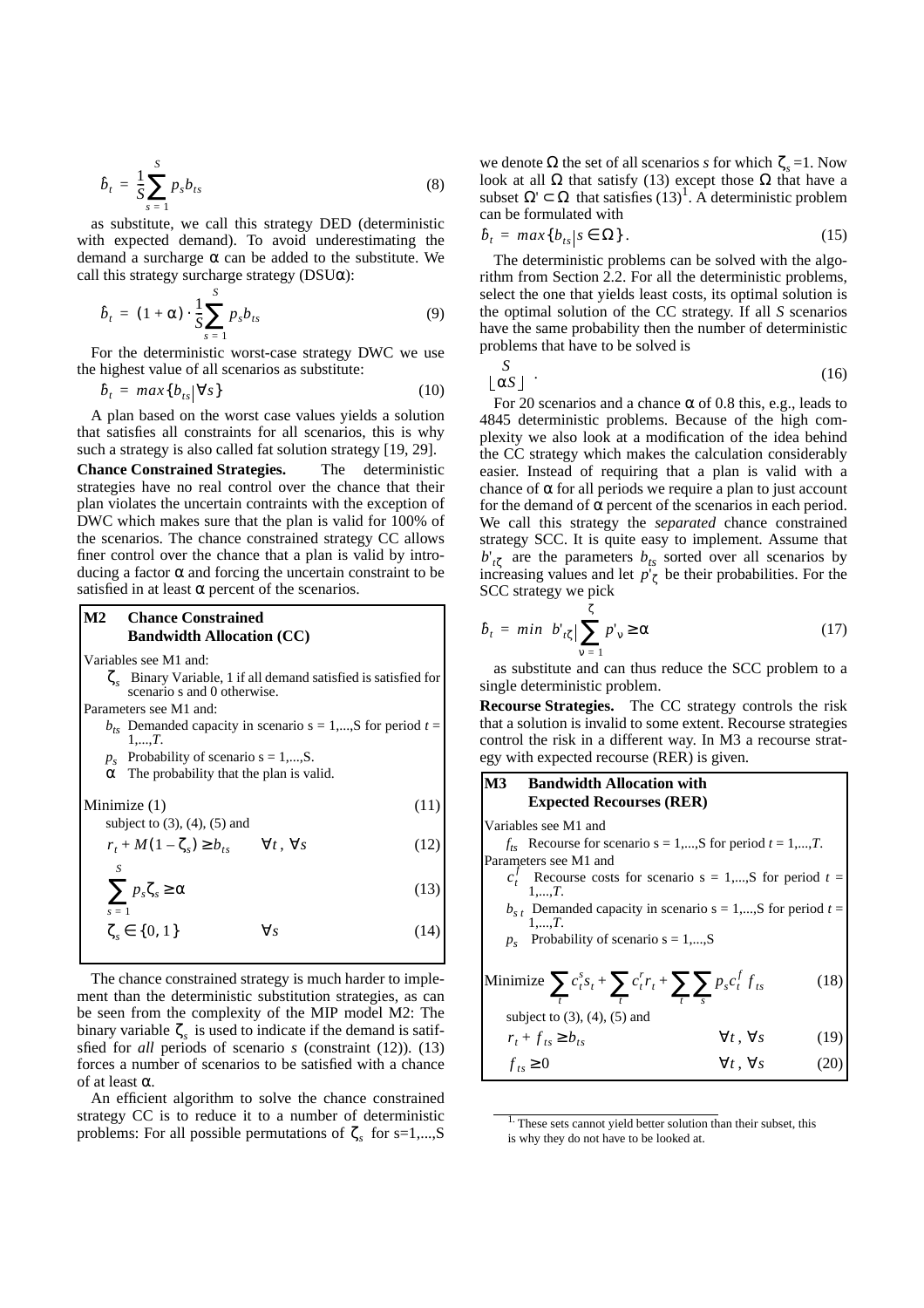In constraint (19) the new variable  $f_{ts}$  measures by which amount the demand remains unsatisfied in scenario *s* for the resulting planned allocation in period  $t$ ,  $r_t$ . The CC strategy only takes into account that demand is unsatisfied or not, the recourse strategy also takes into account how much demand is unsatisfied in a given scenario.

The recourse  $f_{ts}$  has to be penalized in the objective function. The RER does this by weighting  $f_{ts}$  with  $c_t^f$  and adding the expected value over all scenarios to the objective function(18).

In order to implement the recourse strategy the algorithm of Section 2.2 can be reapplied with some modifications.. The modified algorithm is presented in Figure 2.

Preparation:

\n\n- Prepare empty arrays *cMin*, *niveau* and *pred*, each with *T* entries.
\n
\nStart:

\n\n- *niveau*(1) = 
$$
r_{opt}(I, I)
$$
\n- *cMin*(1) =  $C_{opt}(I, I)$
\n- *pred*(1) = 1
\n
\nIteration  $t = 2, \ldots, T$ :

\n\n- *cMin*( $t$ ) = min{ $C_{opt}(i, t)$  + *cMin*( $i$ -1) |  $i$  = 1, ...,  $t$ }
\n- *pred*( $t$ ) = argmin{ $C(niveau(i), i, t)$  + *cMin*( $i$ -1) |  $i$  = 1, ...,  $t$ }
\n- *niveau*( $t$ ) =  $r_{opt}(pred(t), t)$
\n
\nResult:

\n\n- *cMin*( $T$ +1)
\n
\ncontains the minimal costs while array *pred* stores the hops towards that solution. and

array *niveau* the optimal reservation niveaus.

# Figure 2: Dynamic programming algorithm for the recourse strategies.

It uses as cost function

$$
C(r_{12}, t_1, t_2)
$$
  
=  $c_{t_1}^s + \sum_{t=t_1}^{t_2} c_t^r r_{12} + \sum_{t=t_1}^{t_2} \sum_{s=1}^S p_s c_t^f f_{ts}(r_{12}, t_1, t_2)$  (21)

the optimal rate  $r_{opt}$  (that leads to minimal costs  $C_{opt}(t_1, t_2) = C(r_{opt}(t_1, t_2), t_1, t_2)$  between  $t_1$  and  $t_2$ ) (23)  $r_{opt}(t_1, t_2) = r | C(r, t_1, t_2)$ 

$$
min{C(r, t_1, t_2) | \forall r \in [0, max{b_t | t \in [t_1, t_2] \}}]
$$

and the recourse  $f_{ts}(r, t_1, t_2)$  which is defined as  $f_{ts}(r, t_1, t_2) = max\{0, b_{ts} - r\}$ 

As  $c_{t1}$  is fixed, the minimum costs  $C(r_{12}, t_1, t_2)$  from (21) can also be written as

$$
\tilde{C}(r, t_1, t_2) = \sum_{t = t_1}^{t_2} c_t^r r + \sum_{t = t_1}^{t_2} \sum_{s = 1}^{s} p_s c_t^f max\{0, b_{ts} - r\} \tag{25}
$$

which can be rewritten as

$$
\tilde{C}(r, t_1, t_2) = \left(\sum_{t=t_1}^{t_2} c_t^r\right) r - \sum_{t=t_1}^{t_2} \sum_{s=1}^{s} p_s c_t^f \min\{0, r - b_{ts}\}(26)
$$

$$
\tilde{C}(r, t_1, t_2) = \tilde{C}_1 - \tilde{C}_2 \tag{27}
$$

Function 
$$
\tilde{C}_1 = \left(\sum_{t=t_1}^{t_2} c_t^r\right) r
$$
 (28)

is a linear strictly monotonic increasing function of *r*.

Function 
$$
\tilde{C}_2 = \sum_{t=t_1}^{t_2} \sum_{s=1}^{S} p_s c_t^f \min\{0, r - b_{ts}\}\
$$
 (29)

is a wide-sense increasing piecewise linear function that starts with negative values. Its slope is decreasing and becomes zero for all  $r > max \{b_{ts} | s = 1,..., S, t \in [t_1, t_2] \}.$ For a local minimum the slope of the difference of these two functions  $\tilde{C}$  has to be zero<sup>2</sup>. As the slope of  $\tilde{C}$  is the difference between the constant positive slope of  $\tilde{C}_1$  and the decreasing slope of  $C_2$  it is zero only for a single point  $t_a$  or a single interval  $[t_a, t_b]$ . *C* therefore only has one local minimum which is then at the same time the global minimum. If there is only a single minimum it can be easily found with a binary search over all  $r = b_{ts}$  with  $t \in [t_1, t_2]$  and  $s = 1,...,S$ . This results in a worst-case complexity of  $O(T^2 log(TS))$ .

### **4. Simulations**

A simulative comparison is used to assess the merits of the different strategies presented above. First in this section, the simulation setup and the generation of the scenarios are described. After that the robustness of the strategies is examined. Yet, robustness is not the only important criterion, the average performance of the strategies is also very important, therefore, it is evaluated in a second series of simulation runs. After that some further results from other simulations are presented shortly.

#### **4.1 Setup**

(24)

In order to generate realistic demand patterns for the scenarios the following method is used to generate a basic demand pattern for one day: A day is divided into 48 periods of 30 minutes each. A curve with peaks in the late morning and afternoon and downs during the night in accordance with [30] and [32] is used to describe empirically found traffic patterns. The average demand is 170 bandwidth units.

Based on this curve random fluctuations of up to  $+/- 20\%$ are generated for all periods. This is done for every day in the week, saturdays are decreased by 60% and sundays by 80% to reflect decreased business activity during those days. The result is a basic demand pattern which is then mutated to create the different scenarios for the problem instance. The following mutations are made independently for each generated scenario: With a probability of 80% the demand of 1 to 4 whole days is scaled up or down by up to 20%, with a probability of 80% representing busy or calm days. The same is done for the whole week with a chance

<sup>&</sup>lt;sup>2.</sup> The slope in a local minimum or maximum is zero. The difference function here obviously has no maximum.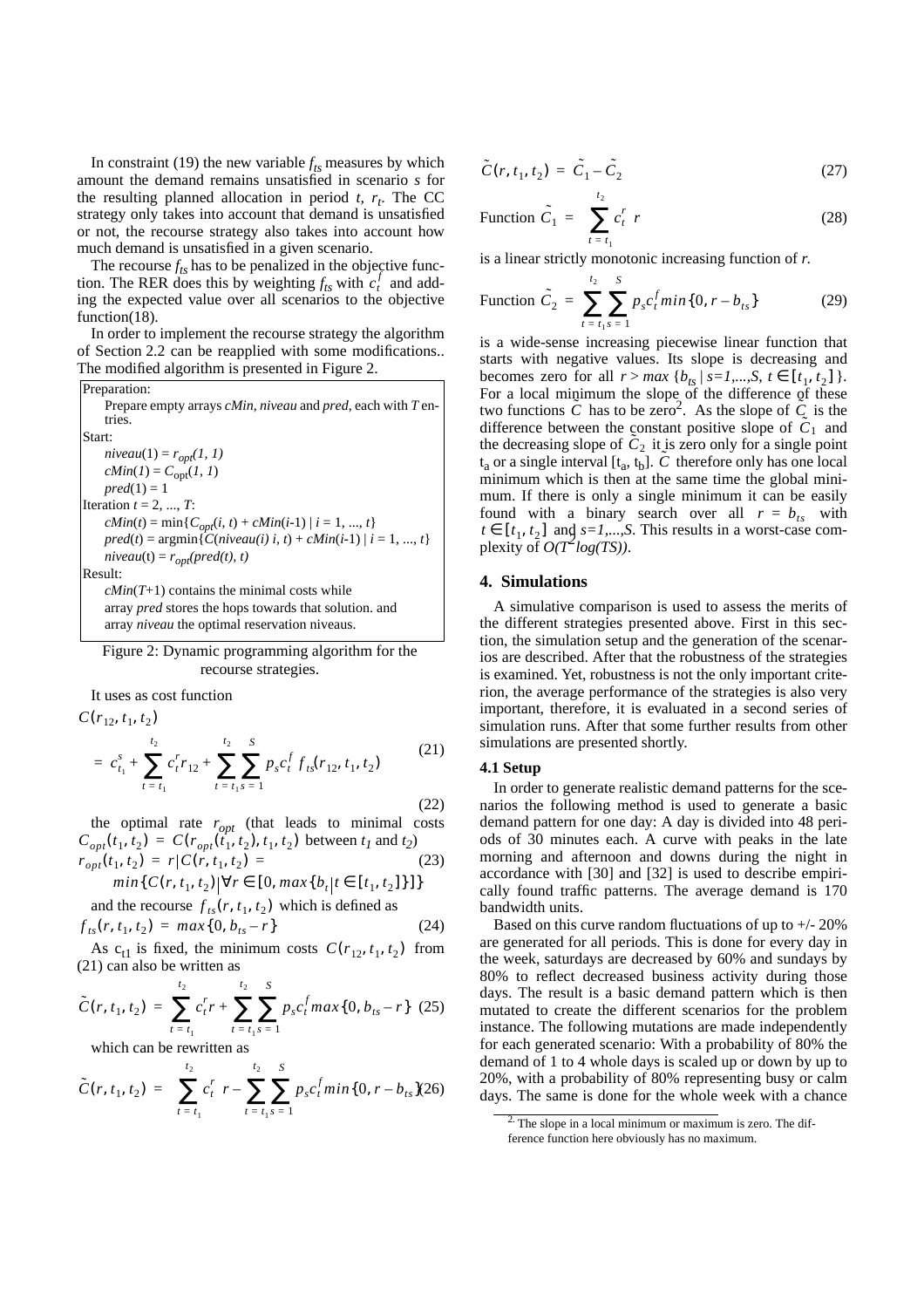

of 75%. In addition, 15% to 35% of the demand of 8 to 12 periods is shifted 1 period earlier or later, representing a slight shift in working schedules (e.g., a videoconference half an hour later as usual).

For each simulation run 20 scenarios were generated based on the basic demand. Each scenario was assigned the same probability  $p_s$ . The bandwidth demand of one sample scenario is depicted for a whole week in Figure 3 (on the left). In the same figure three example scenarios are depicted for a single day (on the right).

The fixed costs were drawn from a uniform distribution between 700 and 1000 and are equal for all periods, the variable costs were set to 5 for all periods. The strategies that were tested are listed in Table 1.

| Strategy                                                                                                                                               | Abbrev.     |
|--------------------------------------------------------------------------------------------------------------------------------------------------------|-------------|
| Solution of the deterministic bandwidth allocation<br>model M1 for the bandwidth allocation problem<br>without uncertainty                             | <b>CERT</b> |
| Deterministic strategy with expected demand                                                                                                            | DED         |
| Deterministic with surcharge<br>$\alpha$ =0.05, 0.1, 0.2, 0.3, 0.4                                                                                     | $DSU\alpha$ |
| Worst-Case strategy                                                                                                                                    | DWC         |
| Chance-Constrained strategy with chance<br>$\alpha$ =0.8, 0.85 and 0.9                                                                                 | $cc\alpha$  |
| Separated Chance-Constrained Strategy with chance<br>$\alpha$ =0.8, 0.85 and 0.9                                                                       | $SCC\alpha$ |
| Recourse strategy with recourse costs<br>$c = 38$ , 50 and 75<br>(the recourse costs are in the same order<br>of magnitude as the penalty costs below) | RER c       |

Table 1: Overview of the tested strategies.

#### **4.2 Evaluating the Robustness**

In order zu evaluate the robustness we have to evaluate the performance of a plan for disadvantageous scenarios. In order to do so we evaluate the plans resulting from the different strategies for each scenario. It is possible that a plan does not allocate sufficient bandwidth for the demand of some periods for a given scenario. See, e.g., Figure 4 for the allocation of the  $RER_{50}$  strategy and the demand of a certain scenario.

To account for such failures of the bandwidth allocation strategies the unsatisfied demand is penalized with penalty costs that are 10 times as high as the variable costs.

For comparison the deterministic problem without uncertainty, denoted CERT, is solved (based on the actual demand) - it naturally always leads to the best results. A strategy is good if it comes close to the costs of CERT, as a measurement we use the relative deviation

$$
dev_X = \frac{(\text{costs}_X - \text{costs}_{CERT})}{\text{costs}_{CERT}} \text{ for each scenario. In order}
$$

to evaluate the robustness the maximum relative deviation must not be too large. Table 2 shows the aggregated plan and penalty costs for the different strategies, averaged over 10 simulation runs (10 different problem instances). The ranking of the strategies is also listed, based on the maximum relative deviation.



Figure 4: Demand for one week of one scenario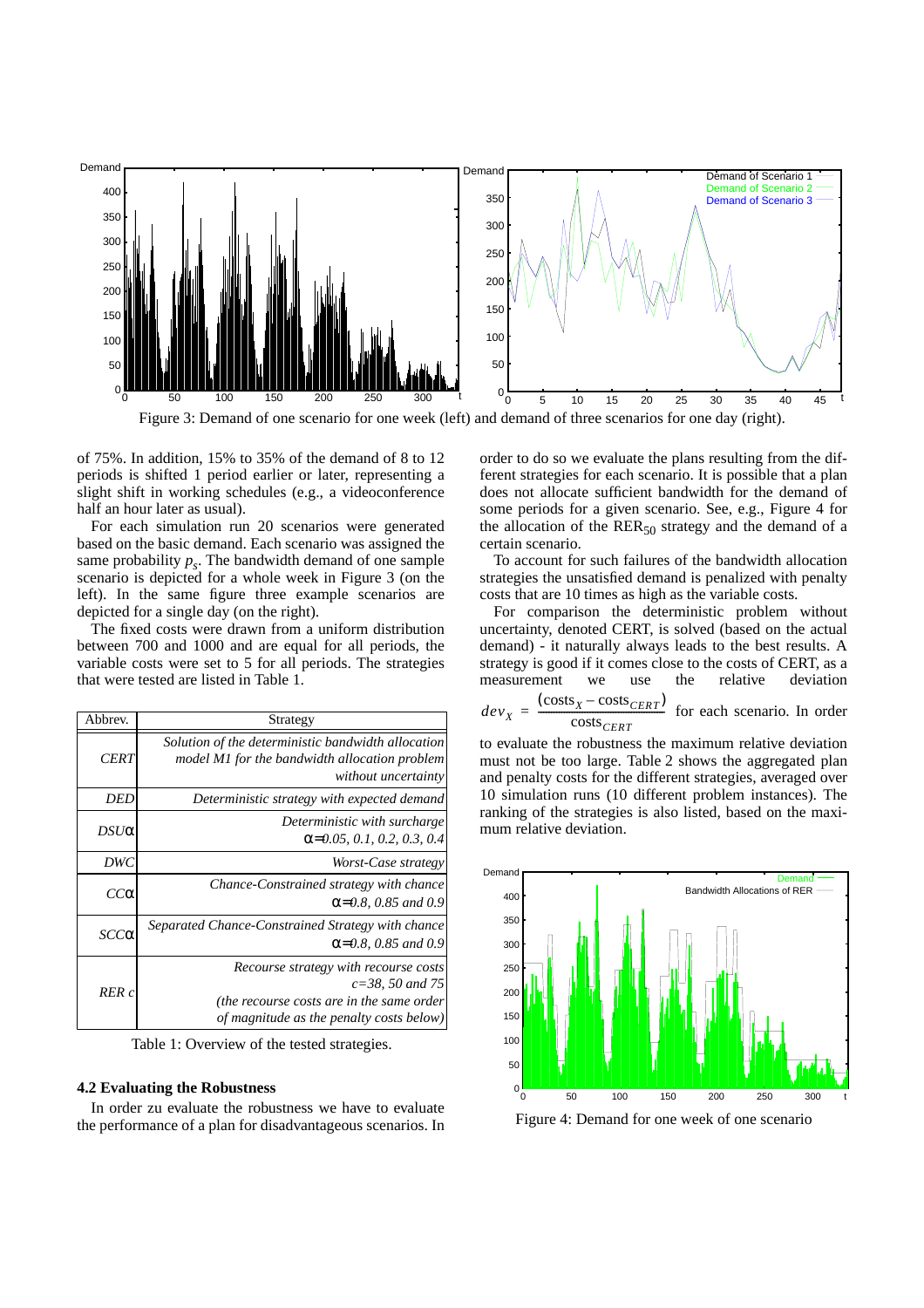| algorithm    | av. costs | av. $dev_x$ | $min. dev_x$ | $max. dev_x$ | rank           |
|--------------|-----------|-------------|--------------|--------------|----------------|
| <b>CERT</b>  | 321'023   |             |              |              |                |
| DED          | 422'733   | 31.68%      | 17.19%       | 57.27%       | 16             |
| $DSU_{0.05}$ | 402'780   | 25.47%      | 17.23%       | 45.97%       | 13             |
| $DSU_{0.1}$  | 389'400   | 21.30%      | 14.47%       | 36.32%       | 9              |
| $DSU_{0.2}$  | 380'749   | 18.60%      | 13.67%       | 27.12%       | 5              |
| $DSU_{0.3}$  | 388'634   | 21.06%      | 14.99%       | 32.29%       | 8              |
| $DSU_{0.4}$  | 404'725   | 26.07%      | 19.98%       | 39.16%       | 10             |
| DWC          | 432'299   | 34.66%      | 22.82%       | 51.49%       | 15             |
| $SCC_{0.8}$  | 377'575   | 17.62%      | 12.59%       | 26.45%       | $\overline{4}$ |
| $SCC_{0.85}$ | 379'130   | 18.10%      | 12.90%       | 28.16%       | 6              |
| $SCC_{0.9}$  | 382'857   | 19.26%      | 14.61%       | 31.43%       | 7              |
| $CC_{0.8}$   | 413'255   | 28.73%      | 21.71%       | 43.53%       | $_{II}$        |
| $CC_{0.85}$  | 416'191   | 29.65%      | 22.66%       | 44.74%       | 12             |
| $CC_{0.9}$   | 420'141   | 30.88%      | 22.28%       | 46.48%       | 14             |
| $RER_{38}$   | 370'638   | 15.46%      | 9.92%        | 24.06%       | 2              |
| $RER_{50}$   | 368'441   | 14.77%      | 10.31%       | 22.62%       | $\mathcal{I}$  |
| $RER_{75}$   | 371'997   | 15.88%      | 10.56%       | 25.75%       | $\mathfrak{Z}$ |

Table 2: Aggregated Plan and Penalty Costs.

As one can see from Table 2, the RER strategies show the best worst-case behavior, followed by SCC and  $DSU<sub>0.2</sub>$ . DED and DSU with lower or higher surplus perform very badly, as does DWC and CC. Those strategies cannot be considered robust. The RER and SCC strategies are more robust concerning the variation of their parameters α respectively *c*.

Instead of penalizing unsatisfied demand the customer could also try to short-term allocate the missing bandwidth if this on-demand renegotiation feature is supported by the provider.

Table 3 shows the planned costs plus the adaptation costs if short-term allocation is allowed (and the provider always has enough free capacity). The fixed and variable costs for short-term allocations are set to twice the costs for reservation in advance.

Note that even if short-term allocation in that fashion is possible, it is still better to use reservation in advance. First of all, it avoids the risk that there might be no short-term resources left and second reservation in advance is still cheaper, because to completely rely on short-term reservations cannot be better than twice the costs of the comparison strategy without uncertainty CERT (642'046) and these costs are far higher even than the worst strategy with reservation in advance.

| algorithm    | av. costs | av. $dev_x$ | $min. dev_x$ | max. dev <sub>x</sub> | rank           |
|--------------|-----------|-------------|--------------|-----------------------|----------------|
| <b>CERT</b>  | 321'023   |             |              |                       |                |
| DED          | 409'361   | 27.52%      | 23.23%       | 34.70%                | 10             |
| $DSU_{0.05}$ | 403'219   | 25.60%      | 21.16%       | 33.14%                | 9              |
| $DSU_{0.1}$  | 395'743   | 23.28%      | 17.36%       | 30.11%                | 8              |
| $DSU_{0.2}$  | 391'714   | 22.02%      | 16.65%       | 30.01%                | 7              |
| $DSU_{0.3}$  | 397'267   | 23.75%      | 18.09%       | 35.75%                | 11             |
| $DSU_{0.4}$  | 410'928   | 28.01%      | 20.94%       | 41.66%                | 12             |
| DWC          | 432'299   | 34.66%      | 22.82%       | 51.49%                | 16             |
| $SCC_{0.8}$  | 379'568   | 18.24%      | 14.37%       | 24.94%                | 1              |
| $SCC_{0.85}$ | 381'429   | 18.82%      | 14.52%       | 25.48%                | $\overline{c}$ |
| $SCC_{0.9}$  | 385'637   | 20.13%      | 16.38%       | 29.56%                | 6              |
| $CC_{0.8}$   | 413'688   | 28.87%      | 21.71%       | 43.53%                | 13             |
| $CC_{0.85}$  | 416'271   | 29.67%      | 22.74%       | 44.74%                | 14             |
| $CC_{0.9}$   | 420'486   | 30.98%      | 24.21%       | 46.48%                | 15             |
| $RER_{38}$   | 388'297   | 20.96%      | 15.93%       | 27.95%                | 5              |
| $RER_{50}$   | 384'607   | 19.81%      | 16.32%       | 27.42%                | $\overline{4}$ |
| $RER_{75}$   | 383'122   | 19.34%      | 15.07%       | 26.90%                | $\mathfrak{Z}$ |

Table 3: Aggregated Plan and Adaptation Costs.

Looking at the aggregated plan plus adaptation costs, again SCC and RER lead to robust results while DWC, CC and  $DSU_{0.4}$  cannot be considered robust. Interestingly the  $SCC<sub>0.8</sub>$  and  $SCC<sub>0.85</sub>$  strategies now perform better than the RER strategies. This can be explained by looking at the objective function of the RER model M3. The recourse costs which are penalized are similar to the penalty costs in Table 2. If the demand of a single period in a scenario is high the objective function assigns rather low costs to the risk of underfulfilling the demand in that single period. If, however, later this scenario occurs and a short term allocation has to be made, the costs will be relatively high since high fixed costs are incurred for only a single period. The SCC strategy on the other side would base its calculations on the  $\alpha$  quantile of the demand in that period, running less risk of being forced to reallocate for a single period.

Summarizing, the DWC strategy is not robust and in both cases leads to very bad results. Although the DWC strategy never leads to penalty or adaptation costs, its basic plan, based on the worst case demand of all scenarios, is still much more expensive than the combination of penalty or adaptation and the planned costs of the other strategies. Only when the penalty costs are set higher than 100 times the variable costs the DWC strategy performs acceptably. Thus the DWC strategy cannot be recommended for a wide range of parameter sets of the bandwidth allocation problem.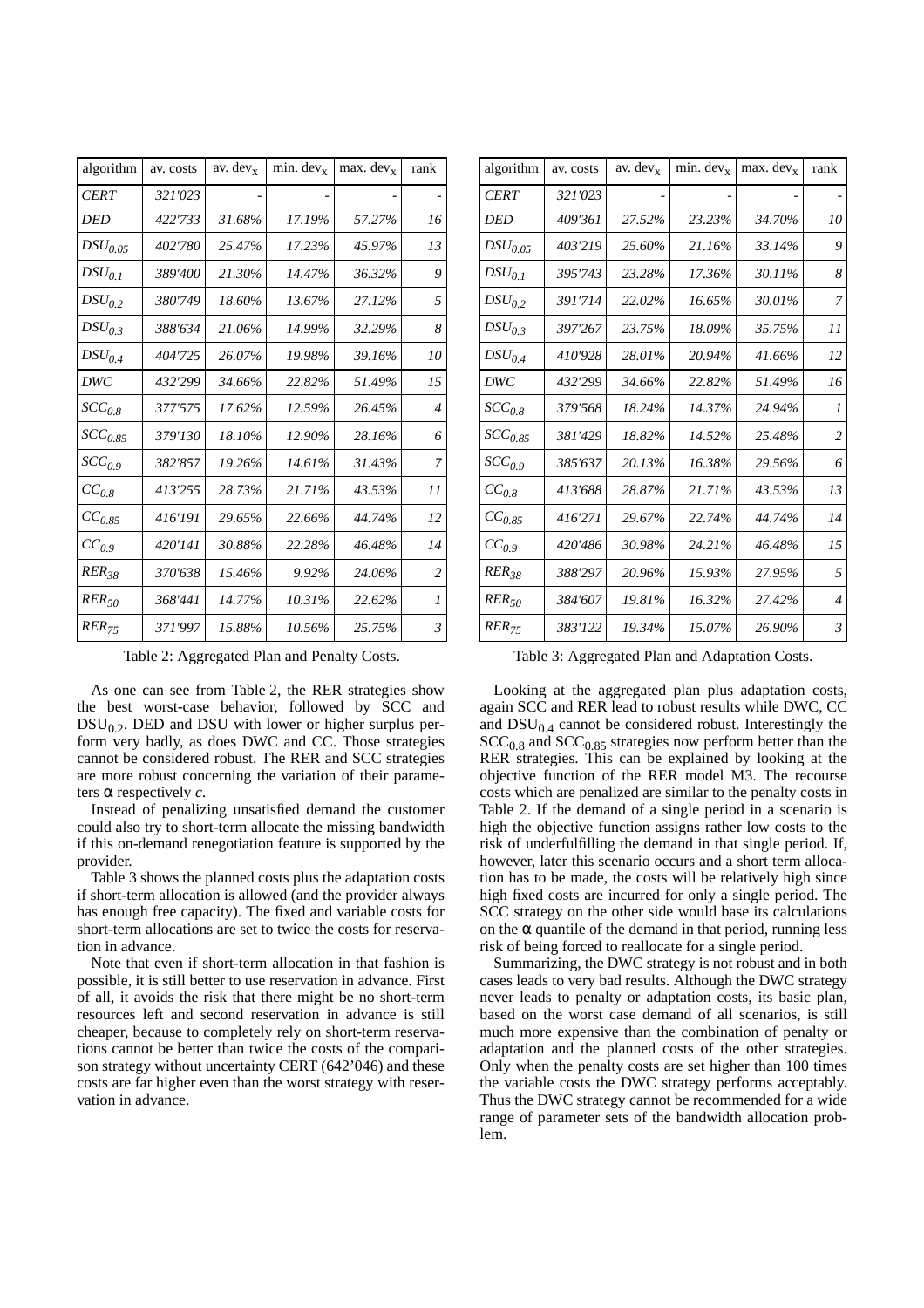DED and DSU with low surplus factor are also not robust. Only if the surplus factor of DSU is set correctly its performance is acceptable; it can thus not really be considered robust.

The chance-constrained strategy CC also performs badly and is dominated in performance and complexity by SCC.

SCC and RER can be considered robust. SCC bases its calculations on quantiles of the demand distribution and thus uses more information from the demand distribution than the surplus strategies DSU which explains the better performance.

RER performs very good, obviously the fine-grained control over the risk makes it more robust than the deterministic strategies. If unsatisfied demand leads to penalty costs the best results are obviously achieved if the recourse costs are to equal the penalty costs (see  $RER_{50}$ ). For shortterm allocations the influence of the recourse costs is not that significant, they should be set to slightly higher values  $(RER_{75})$ .

#### **4.3 Evaluating the General Performance**

So far only the robustness of the strategies has been evaluated. In a second more complex, but also more realistic series of simulations we try to evaluate the general/average performance of the different algorithms. The scenario creation is modified to reflect a greater uncertainty in the planning process. The scenarios are created and every strategy creates a plan based on the scenarios. Then one scenario is selected to occur in reality and the plans are evaluated by their performance with the demand of that scenario. The occuring scenario, however, is not part of the set of scenarios, it is just similar to one of those scenarios. We create it by selecting one of the scenarios and changing the demand of each period by  $+/- 2\%$ . This reflects that the scenarios the decision making instance bases its decision on are kind of fuzzy, as they would be in reality.

The average costs, the average deviation, and its standard deviation over 20 problem instances for the aggregated plan and penalty as well as plan and adaptation costs can be found in Table 4. The ranking ist based on the average deviation. The ranking in performance is quite similar to the ranking regarding robustness in Section 4.2. The RER and SCC strategies perform best and can be recommended. RER again is better suited for the case with penalty costs (lost demand) while SCC is better suited for short-term allocations (resulting in adaptation costs).

DSU again only performs well if the surplus factor is set correctly. DED and DWC as well as CC perform relatively badly and cannot be recommended.

The conclusions from the experiments are that the RER

|              | Plan and Penalty Costs |             |        |                | Plan and Adaptation Costs |             |        |                  |
|--------------|------------------------|-------------|--------|----------------|---------------------------|-------------|--------|------------------|
| algorithm    | av. costs              | av. $dev_x$ | stddev | rank           | av. costs                 | av. $dev_x$ | stddev | rank             |
| <b>CERT</b>  | 325'511                |             |        |                | 325'511                   |             |        |                  |
| <b>DED</b>   | 431'138                | 32.45%      | 10.66% | 15             | 415'374                   | 27.61%      | 4.11%  | 12               |
| $DSU_{0.05}$ | 409'841                | 25.91%      | 7.90%  | 11             | 405'740                   | 24.65%      | 3.53%  | 10 <sup>2</sup>  |
| $DSU_{0.1}$  | 396'783                | 21.90%      | 5.55%  | 9              | 401'172                   | 23.24%      | 3.38%  | 9                |
| $DSU_{0.2}$  | 386'182                | 18.64%      | 3.23%  | 6              | 394'881                   | 21.31%      | 2.37%  | $\overline{7}$   |
| $DSU_{0.3}$  | 392'220                | 20.49%      | 3.44%  | 8              | 399'371                   | 22.69%      | 3.31%  | 8                |
| $DSU_{0.4}$  | 407'271                | 25.12%      | 4.29%  | 10             | 413'036                   | 26.89%      | 4.13%  | II               |
| <b>DWC</b>   | 431'587                | 32.59%      | 6.17%  | 16             | 431'587                   | 32.59%      | 6.17%  | 16               |
| $SCC_{0.8}$  | 381'367                | 17.16%      | 3.17%  | 4              | 383'746                   | 17.89%      | 2.31%  | $\overline{c}$   |
| $SCC_{0.85}$ | 381'770                | 17.28%      | 3.17%  | 5              | 383'678                   | 17.87%      | 2.94%  | $\boldsymbol{l}$ |
| $SCC_{0.9}$  | 386'829                | 18.84%      | 3.32%  | 7              | 389'246                   | 19.58%      | 3.15%  | 5                |
| $CC_{0.8}$   | 416'042                | 27.81%      | 4.73%  | 12             | 416'662                   | 28.00%      | 4.55%  | 13               |
| $CC_{0.85}$  | 418'068                | 28.43%      | 5.61%  | 13             | 418'326                   | 28.51%      | 5.66%  | 14               |
| $CC_{0.9}$   | 421'794                | 29.58%      | 5.91%  | 14             | 422'006                   | 29.64%      | 5.95%  | 15               |
| $RER_{38}$   | 375'203                | 15.27%      | 4.03%  | $\mathfrak{Z}$ | 390'696                   | 20.03%      | 2.98%  | 6                |
| $RER_{50}$   | 371'850                | 14.24%      | 3.32%  | 1              | 387'000                   | 18.89%      | 3.02%  | $\overline{4}$   |
| $RER_{75}$   | 374'424                | 15.03%      | 3.36%  | $\overline{c}$ | 385'422                   | 18.41%      | 2.62%  | $\mathfrak{Z}$   |

Table 4: Performance Evaluation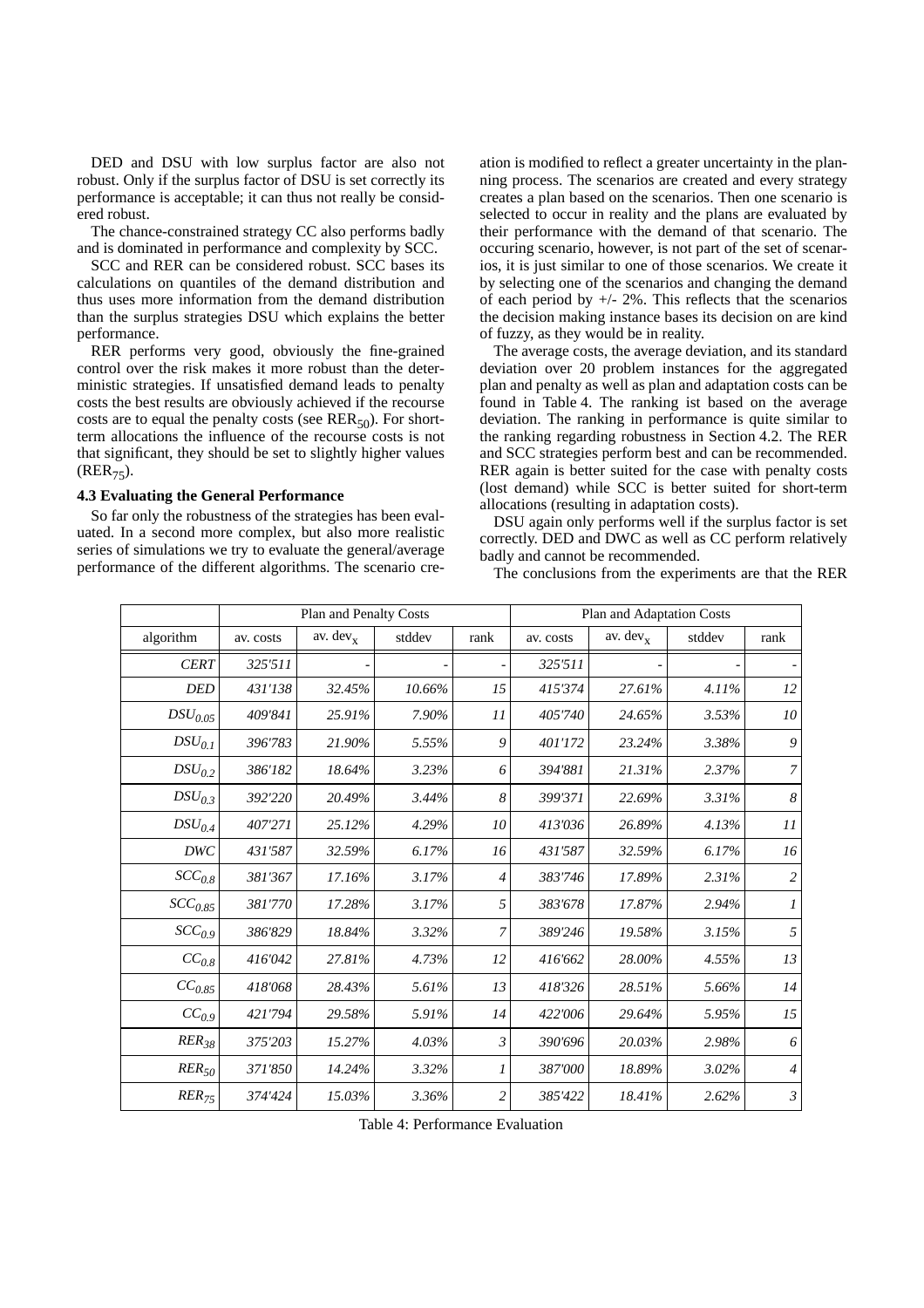strategy should be used if no short-term allocations are made, it is robust and performs best for that situation. The recourse costs should be set similar to the estimated (calculatory) penalty costs of unsatisfied demand for best performance. However, the strategy is robust against a wrong setting of the recourse costs, it still performs very good as long as the recourse costs are in the same order of magnitude as the penalty costs.

For short-term allocations SCC should be preferred. However, its parameter  $\alpha$  should not be set too high. If it is set too high the strategy approaches the DWC strategy which performed extremely bad.  $\alpha$ =0.8 was the best choice in our simulations.

The other strategies are either not robust or perform too badly to be recommended. In practice one would intuitively often base the calculations on the expected demand (DED strategy) or on the worst-case demand (DWC). Both approaches lead to very bad results.

#### **4.4 Further Results**

In further simulations the fixed costs were varied, the uncertainty increased and the number of scenarios varied. In all cases the general conclusions from above and the general ranking of the strategies remained unaltered in principle. For the problem instances of Section 4.2 and Section 4.3 allocating resources once per week without renegotiation leads to about 3 times higher costs than those yielded by RER or SCC. This shows again that renegotiation can save a considerable amount of costs. We have explained why reservation in advance is vital to avoid the risk of not getting enough bandwidth in peak periods. Even if that is not the case reservation in advance can be better that short-term reservations: Short term reservations will be priced higher because they leave the provider with a much higher planning uncertainty and the risk of underutilizing his resources. The results show that if short-term allocations are priced even only 15 to 20% higher than long-term reservations the latter combined with a robust algorithm are cheaper than the optimal short-term allocations.

## **5. Summary and Outlook**

In this paper, we have devised several strategies for bandwidth allocation under uncertainty. We have put emphasis on robust strategies which from a decision-theoretic viewpoint are generally desirable. By simulations we have examined our proposed strategies with respect to robustness as well as performance in terms of cost minimization. Some of the more clever strategies showed excellent robustness and performance characteristics whereas others, mainly the most simple and straightforward ones but also a fairly sophisticated one (CC), exhibited deficiencies. While we are aware that our simulation settings are quite arbitrary (due to lack of empirical data for such services) we believe that the principle lessons from these experiments are very general and that scenarios capture uncertainty in the bandwidth allocation problem very well.

As future work we perceive the investigation of more sophisticated resource models than just simple (one-dimensional) bandwidth capacities, e.g., based on controlled burstiness as for example captured by simple token buckets as has been done for deterministic demand in [15]. Furthermore, it would be interesting to extend the model towards multiple providers as has been done for the deterministic case in [14], which, however, will certainly be much more difficult for uncertain demand. Another issue which to us seems worthwhile further investigation is a rigorous comparison of systems based on reservation in advance of variable capacities vs. systems based on on-demand renegotiation under different demand situations which could quantitatively justify our assumption that for critical demand the latter system bears too many risks.

#### **6. References**

- [1] R. Bellmann and S. Dreyfus. *Applied Dynamic Programming*, Princeton University Press, Princeton, N.J., 1962.
- [2] D. Black, S. Blake, M. Carlson, E. Davies, Z. Wang, and W. Weiss. *An Architecture for Differentiated Services.* Informational RFC 2475, December 1998.
- [3] R. Braden, D. Clark, and S. Shenker. *Integrated Services in the Internet Architecture: an Overview.* Informational RFC 1633, June 1994.
- [4] R. Callon, M. Suzuki, J. De Clercq, B. Gleeson, A. Malis, K. Muthukrishnan, E. Rosen, C. Sargor, and J. J. Yu. *A Framework for Provider Provisioned Virtual Private Networks.* Internet Draft, draft-ietf-ppvpn-framework-03.txt, January 2002.
- [5] G.B. Dantzig. *Linear programming under uncertainty*. Management Science 1, pp. 197-206, 1955.
- [6] N. G. Duffield, P. Goyal, A. Greenberg, K. K. Ramakrishnan, and J. E. van der Merwe. *A flexible model for resource management in virtual private networks*. Proceedings of SIG-COMM, Aug. 1999.
- [7] S. Dye. *The Stochastic Single Node Service Provision Problem.* http://citeseer.nj.nec.com/26408.html.
- [8] M. Falkner, M. Devetsikiotis, and I. Lambadaris. *Minimum Cost Traffic Shaping: A User's Perspective on Connection Admission Control*, IEEE Communications Letters, pp. 257- 259, Volume 3, September 1999.
- [9] B. Gleeson, A. Lin, J. Heinanen, G. Armitage, and A. Malis. *A Framework for IP Based Virtual Private Networks*. Informational RFC 2764. draft-gleeson-vpn-framework-03.txt. February 2000.
- [10]T.J. Gordon and H. Haywood. Initial experiments with the cross-impact matrix method of forecasting. In: Futures 1, pp. 100-116, 1968.
- [11]M. Grossglauser, S. Keshav, and D. Tse. *RCBR: A simple and efficient service for multiple time-scale traffic.* Proceedings of SIGCOMM'95, pp. 219-230, Boston, MA, September 1995.
- [12]O. Heckmann and J. Schmitt. *Multi-Period Resource Allocation at System Edges (MPRASE).* Technical Report TR-KOM-2000-05, Darmstadt University of Technology, ftp:// ftp.kom.e-technik.tu-darmstadt.de/pub/papers/HS00-2-paper.pdf, October 2000.
- [13]O. Heckmann and J. Schmitt. *A Taxonomy for Multi-Period Resource Allocation Problems at System Edges (MPRASE Taxonomy)*. Technical Report TR-KOM-2001-09, ftp:// ftp.kom.e-technik.tu-darmstadt.de/pub/papers/HS01-1-paper.pdf, Darmstadt University of Technology, September 2001, currently under submission.